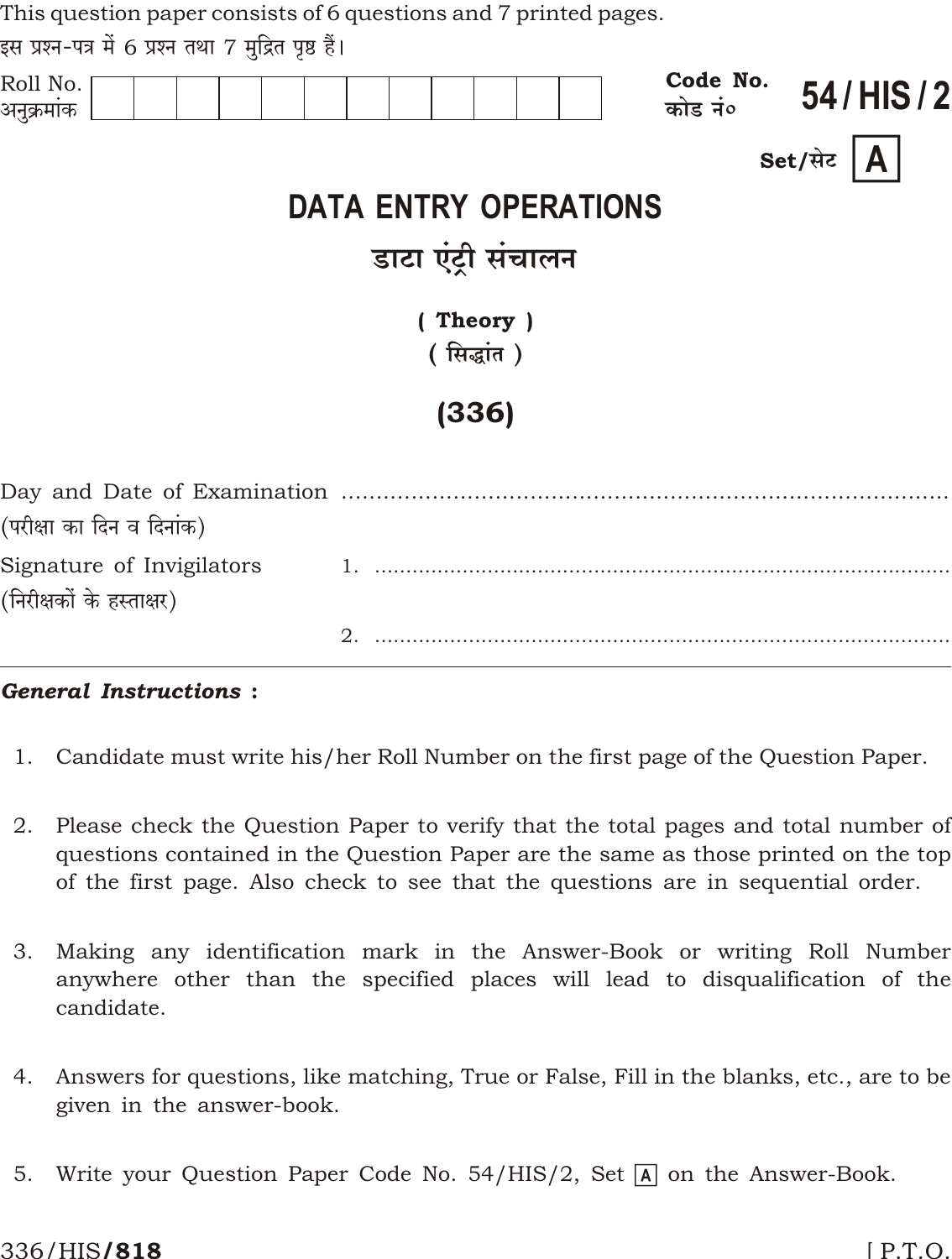### सामान्य अनुदेश :

- 1. परीक्षार्थी प्रश्न-पत्र के पहले पृष्ठ पर अपना अनुक्रमांक अवश्य लिखें।
- 2. कृपया प्रश्न-पत्र को जाँच लें कि प्रश्न-पत्र के कुल पृष्ठों तथा प्रश्नों की उतनी ही संख्या है जितनी प्रथम पृष्ठ के सबसे ऊपर छपी है। इस बात की जाँच भी कर लें कि प्रश्न क्रमिक रूप में हैं।
- 3. उत्तर-पुस्तिका में पहचान-चिह्न बनाने अथवा निर्दिष्ट स्थानों के अतिरिक्त कहीं भी अनुक्रमांक लिखने पर परीक्षार्थी को अयोग्य ठहराया जायेगा।
- 4. ऐसे प्रश्न जैसे मिलान करना, सही अथवा ग़लत, रिक्त स्थान भरो आदि के उत्तर, उत्तर-पुस्तिका में लिखें।
- 5. अपनी उत्तर-पुस्तिका पर प्रश्न-पत्र का कोड नं० 54/HIS/2, सेट [A] लिखें।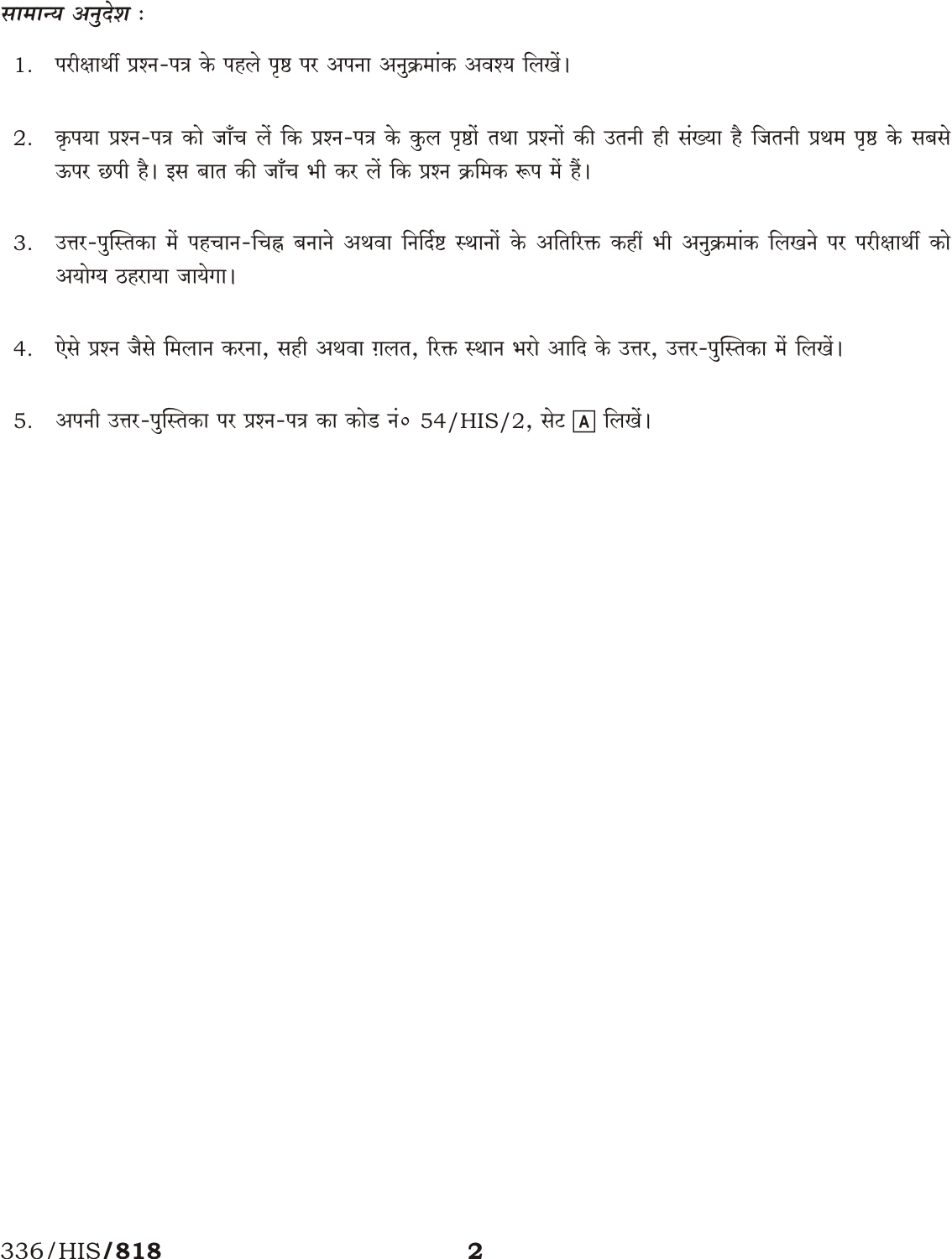# **DATA ENTRY OPERATIONS** (Theory) डाटा एंटी संचालन (सिद्धान्त)

## $(336)$

Time: 2 Hours | समय : 2 घण्टे ।

[ Maximum Marks: 40 [ पूर्णांक : 40

- Note : All questions are compulsory and carry marks as indicated against each question.
- निर्देश : सभी प्रश्न अनिवार्य हैं और प्रत्येक प्रश्न के अंक सामने दिए गए हैं।
	- 1. Fill in the blanks of the following :  $\frac{1}{2} \times 10 = 5$ निम्नलिखित में रिक्त स्थानों की पूर्ति करें :
		- $(a)$  LCD stands for  $\_\_\_\$ .
		- (b) To select non-consecutive file or folder, press and hold down \_\_\_\_\_ key. गैर-लगातार फ़ाइल या फ़ोल्डर के चयन हेतु \_\_\_\_\_क़ुँजी दबाए रखें।
		- (c) \_\_\_\_, a pointing device, is a mouse lying on its back. \_\_\_\_, एक पॉयंटिंग उपकरण है, जो उल्टा रखे माउस जैसा होता है।
		- $(d)$  You can merge the data records to \_\_\_\_\_. आप डेटा रिकॉर्ड \_\_\_\_\_ में मर्ज कर सकते हैं।
		- $(e)$  \_\_\_\_\_\_ refers to the mail server. \_\_\_\_ मेल सर्वर को दर्शाता है।
		- $(f)$ Select \_\_\_\_\_ from the menu bar to view how the worksheet will look when printed. वर्कशीट प्रिंट होकर कैसा दिखेगा, देखने के लिए मेनू पट्टी से \_\_\_\_चयन करें।

336/HIS/818

 $[$  P.T.O.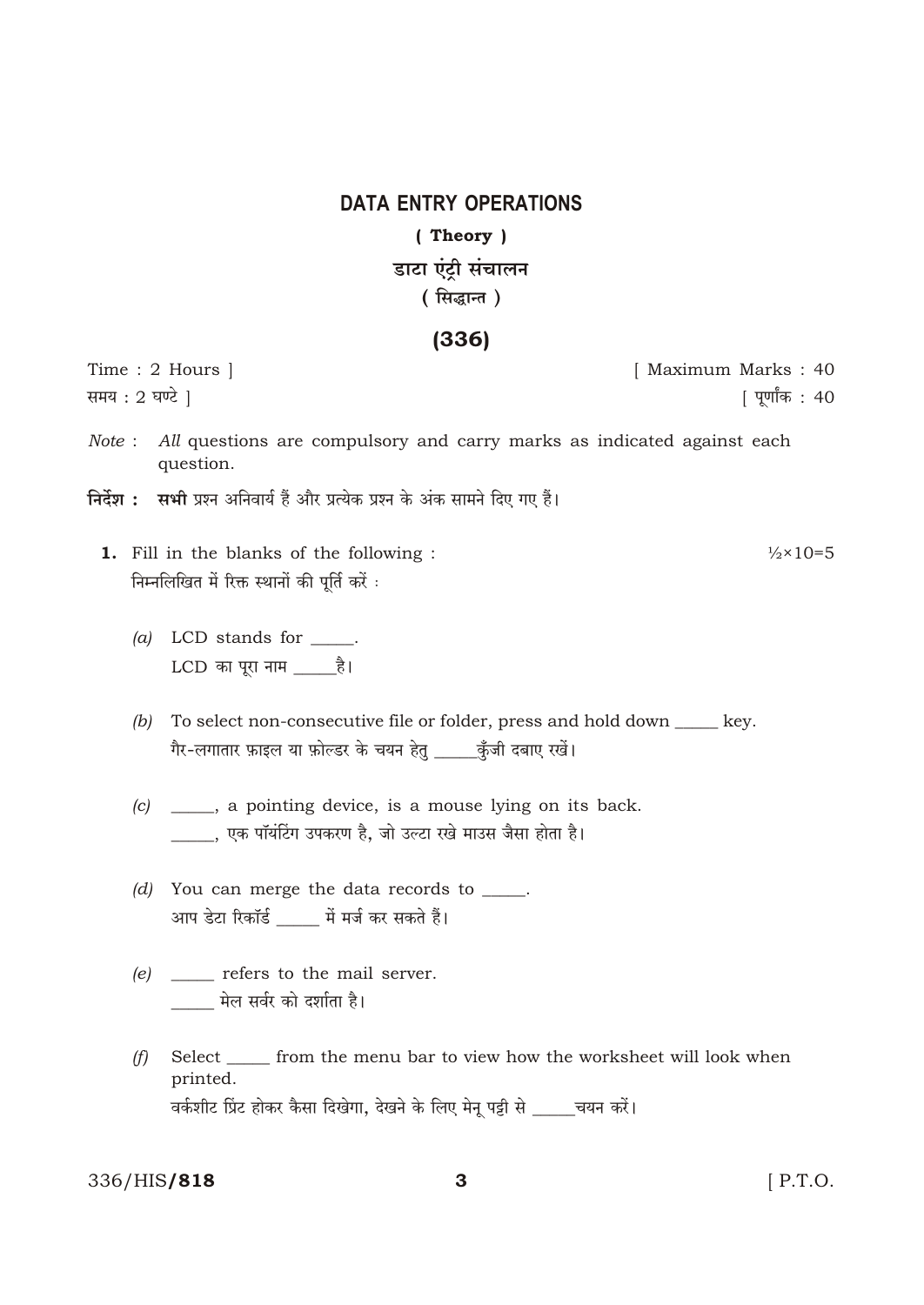- The program written by the programmer in high-level language is called  $\left( q\right)$ प्रोग्रामर द्वारा हाइ-लेवेल लँग्वेज में लिखे गये प्रोग्राम को बाक कहा जाता है।
- $(h)$  \_\_\_\_\_\_ is a collection of one or more web page(s). एक या एक से अधिक वेब पेजों का एक संग्रह है।
- Under file, click \_\_\_\_\_ and select folder.  $(i)$ फ़ाइल के तहत, \_\_\_\_\_\_दबाएँ और फ़ोल्डर का चयन करें।
- The operating system in these days uses a \_\_\_\_.  $(i)$ आजकल ऑपरेटिंग सिस्टम \_\_\_\_ का उपयोग करता है।
- 2. State True or False: सही या ग़लत लिखिए:
	- (a)  $C'$  is a procedural language. 'C' एक प्रक्रियात्मक (प्रोसीज्यरल) लॅंग्वेज है।
	- (b) Web server is an electronic document that links to another place in the same document or to an entirely different document. वेब सर्वर एक इलेक्टॉनिक दस्तावेज़ है, जो उसी दस्तावेज़ में दूसरे स्थान को या बिल्कुल अलग दस्तावेज़ को लिंक करता है।
	- (c) Control panel cannot be used to change system settings. कंटोल पैनेल सिस्टम सेटिंग में बदलाव करने के लिए इस्तेमाल नहीं किया जा सकता।
	- $(d)$  Heading 1 is a default style. हेड़िंग 1 एक डिफ़ॉल्ट शैली है।

### 336/HIS/818

 $\frac{1}{2} \times 10 = 5$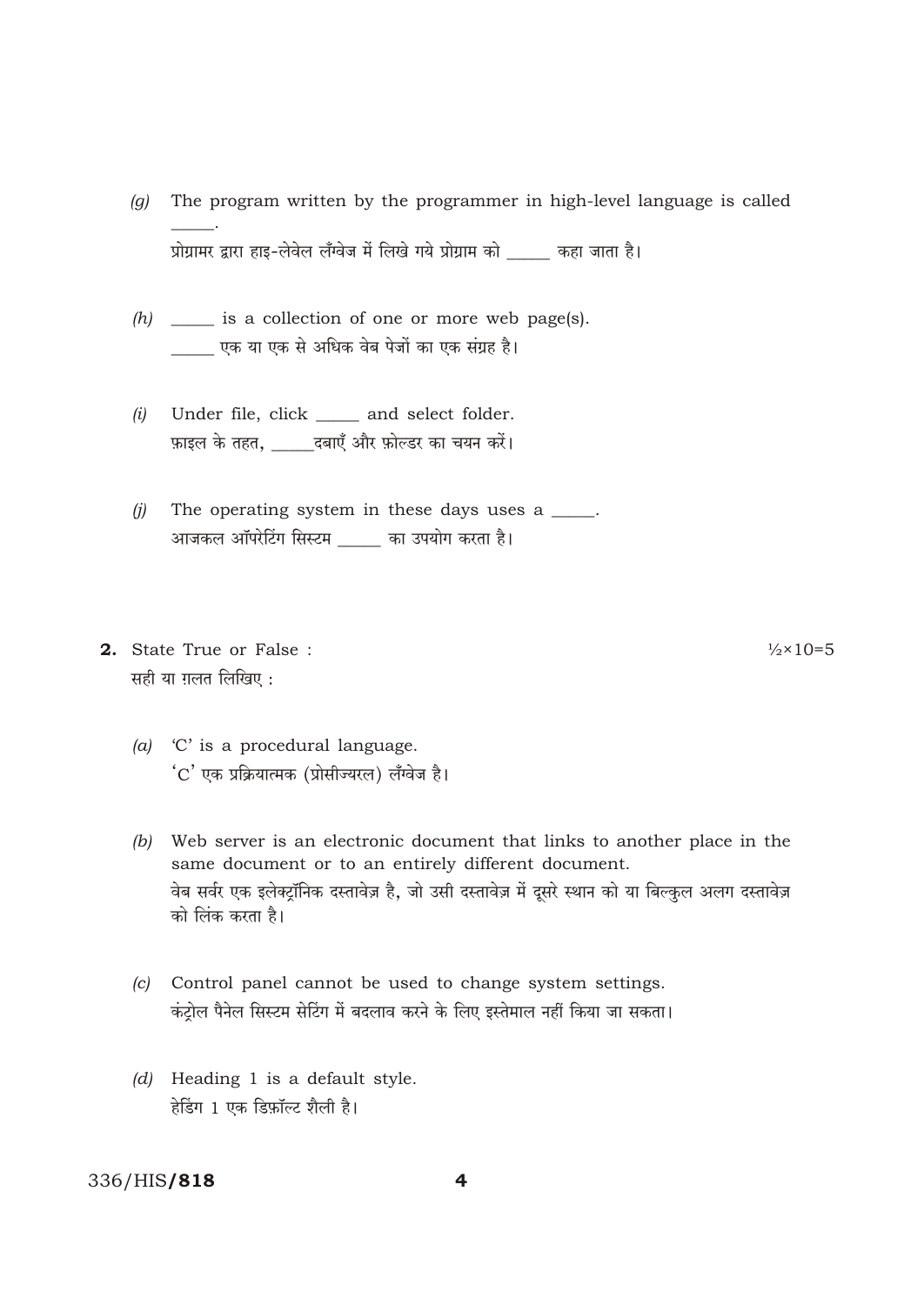- Pivot table allows you to perform data analysis.  $(e)$ धुरी तालिका आपको डेटा विश्लेषण करने के लिए अनुमति देता है।
- (f) While preparing slides, use long-phrases sentences to convey your message. स्लाइड बनाते हुए अपने संदेश संप्रेषित करने के लिए लंबे वाक्यांश के वाक्यों का उपयोग करें।
- (g) Computer language FORTRAN is used to solve the scientific and mathematical problems. वैज्ञानिक और गणितीय समस्याओं को हल करने के लिए कम्प्यूटर भाषा फोरट्रान (FORTRAN) का प्रयोग किया जाता है।
- (h) Windows cannot provide help. Windows मदद (हेल्प) नहीं कर सकते।
- $(i)$  $192.100.8.56$  is a valid IP address. 192,100,8,56 एक मान्य IP पता है।
- $(i)$  PaintShop Pro is not a graphics tool. पेंटशॉप प्रो एक ग्राफिक्स उपकरण नहीं है।
- **3.** Define the following terms (any  $two$ ) : निम्नलिखित शब्दों को परिभाषित करें (कोई दो):
	- (a) Output device आउटपुट डिवाइस
	- (b) Rulers रूलर्स
	- (c) Auto sum ऑटो सम

336/HIS/818

 $1\times 2=2$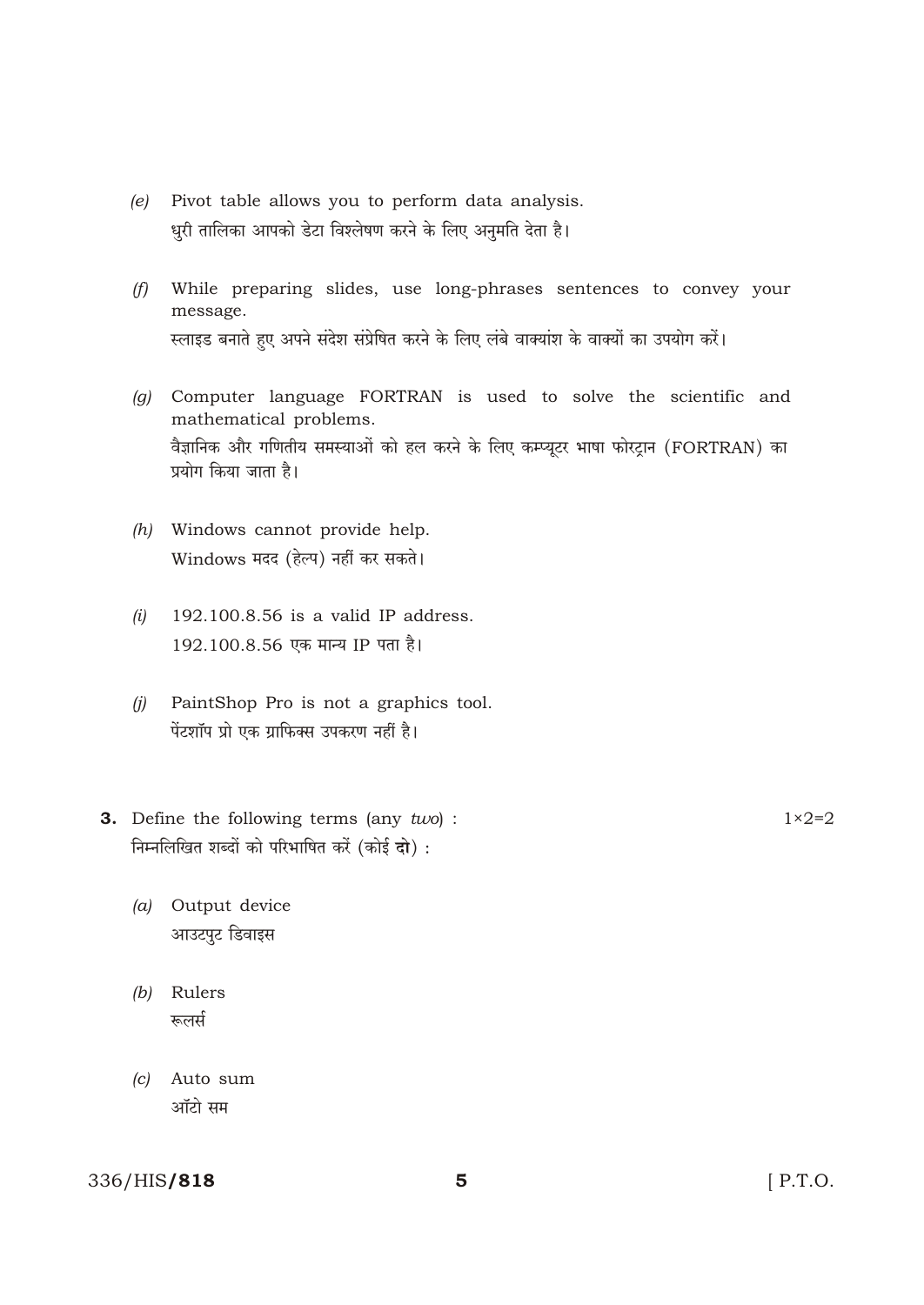- **4.** Write short notes on the following :  $2 \times 5=10$ निम्नलिखित पर लघु नोट लिखें :
	- *(a)* Machine language मशीन लॅंग्वेज
	- *(b)* Format painter  $\bar{\mathbf{w}}$ मिंट पेंटर
	- *(c)* Title slide टाइटल स्लाइड
	- *(d)* Search in Windows (Steps) सर्च इन विंडोस (स्टेप्स)
	- *(e)* HTML एच० टी० एम० एल०
- **5.** Differentiate between the following :  $2 \times 5 = 10$ निम्नलिखित के बीच अंतर लिखें:
	- *(a)* FTP and TCP/TP एफ० टी० पी० और टी० सी० पी०/ टी० पी०
	- *(b)* Stock chart and XY (Scatter) chart स्टॉक चार्ट और XY(स्कैटर) चार्ट
	- *(c)* Title Case and Toggle Case टाइटल केस और टॉगल केस
	- *(d)* Print and Print Preview <u>प्रिंट और प्रिंट प्रीव्य</u>
	- *(e)* System Software and Application Software सिस्टम सॉफ्टवेयर और अप्लिकेशन सॉफ्टवेयर

### 336/HIS/818 6